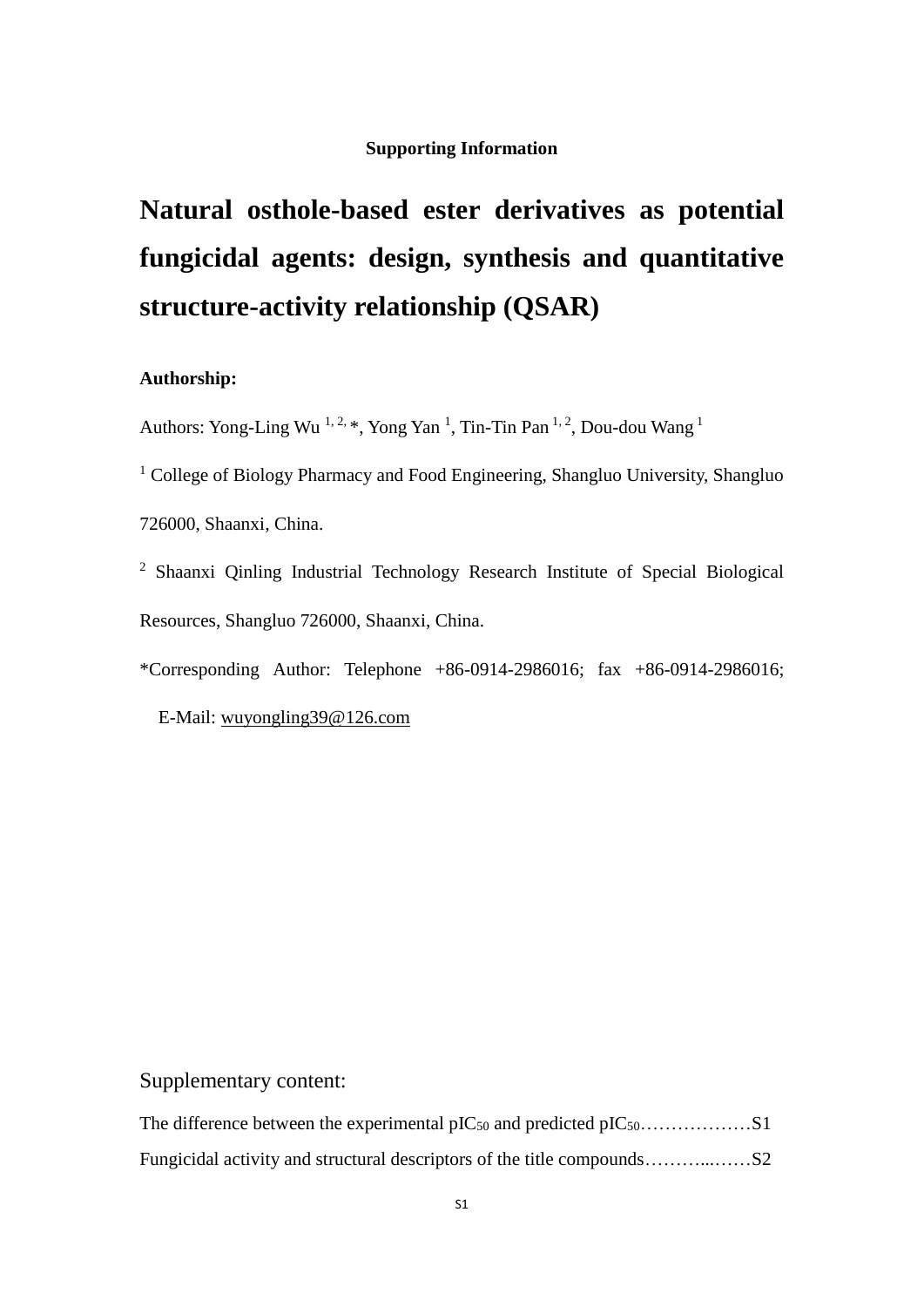## **General Information:**

| 1. The difference between the experimental $\text{pIC}_{50}$ and predicted $\text{pIC}_{50}$ |  |  |  |  |
|----------------------------------------------------------------------------------------------|--|--|--|--|
|----------------------------------------------------------------------------------------------|--|--|--|--|

| Table 1 The difference between the experimental pIC $_{50}$ and predicted pIC $_{50}$ |  |  |  |  |
|---------------------------------------------------------------------------------------|--|--|--|--|
|---------------------------------------------------------------------------------------|--|--|--|--|

| No.              | Compd.          | Calc.pIC <sub>50</sub> | Exp.pIC <sub>50</sub> | Difference |
|------------------|-----------------|------------------------|-----------------------|------------|
| $\,1$            | Os1             | $-2.1619$              | $-2.0554$             | $-0.1065$  |
| $\overline{c}$   | Os2             | $-1.9762$              | $-1.9987$             | 0.0225     |
| $\overline{3}$   | Os <sub>3</sub> | $-1.7493$              | $-1.7177$             | $-0.0316$  |
| $\overline{4}$   | Os4             | $-1.4263$              | $-1.5250$             | 0.0987     |
| 5                | Os5             | $-1.1221$              | $-1.1335$             | 0.0114     |
| 6                | Os6             | $-1.2717$              | $-1.4099$             | 0.1382     |
| $\boldsymbol{7}$ | Os7             | $-0.9691$              | $-1.0334$             | 0.0643     |
| 8                | Os8             | $-1.2774$              | $-1.2989$             | 0.0215     |
| 9                | Os9             | $-1.3973$              | $-1.4440$             | 0.0467     |
| 10               | Os10            | $-1.1532$              | $-1.2355$             | 0.0823     |
| 11               | <b>Os11</b>     | $-1.1617$              | $-1.1004$             | $-0.0613$  |
| 12               | <b>Os12</b>     | $-1.3752$              | $-1.2878$             | $-0.0874$  |
| 13               | <b>Os13</b>     | $-1.1431$              | $-1.0899$             | $-0.0532$  |
| 14               | Os14            | $-0.9049$              | $-0.9395$             | 0.0346     |
| 15               | Os15            | $-1.0461$              | $-1.2227$             | 0.1766     |
| 16               | <b>Os16</b>     | $-1.2865$              | $-1.3096$             | 0.0231     |
| 17               | Os17            | $-1.1746$              | $-1.2380$             | 0.0634     |
| 18               | <b>Os18</b>     | $-1.4132$              | $-1.3997$             | $-0.0135$  |
| 19               | Os19            | $-1.5232$              | $-1.4548$             | $-0.0684$  |
| 20               | Os20            | $-1.2141$              | $-1.3284$             | 0.1143     |
| 21               | <b>Os21</b>     | $-1.4372$              | $-1.4639$             | 0.0267     |
| 22               | Os22            | $-1.6530$              | $-1.5658$             | $-0.0872$  |
| 23               | <b>Os23</b>     | $-1.3829$              | $-1.4843$             | 0.1014     |
| 24               | Os24            | $-1.5617$              | $-1.6599$             | 0.0982     |
| 25               | Os25            | $-1.6535$              | $-1.7267$             | 0.0732     |
| 26               | <b>Os26</b>     | $-1.7498$              | $-1.7033$             | $-0.0465$  |
| 27               | Os27            | $-1.8575$              | $-1.7752$             | $-0.0823$  |
| 28               | Os28            | $-1.6617$              | $-1.7882$             | 0.1265     |
| 29               | Os29            | $-1.7637$              | $-1.7505$             | $-0.0132$  |
| 30               | <b>Os30</b>     | $-1.7276$              | $-1.8041$             | 0.0765     |
| 31               | <b>Os31</b>     | $-1.1116$              | $-1.0492$             | $-0.0624$  |
| 32               | <b>Os32</b>     | $-1.0984$              | $-1.1987$             | 0.1003     |